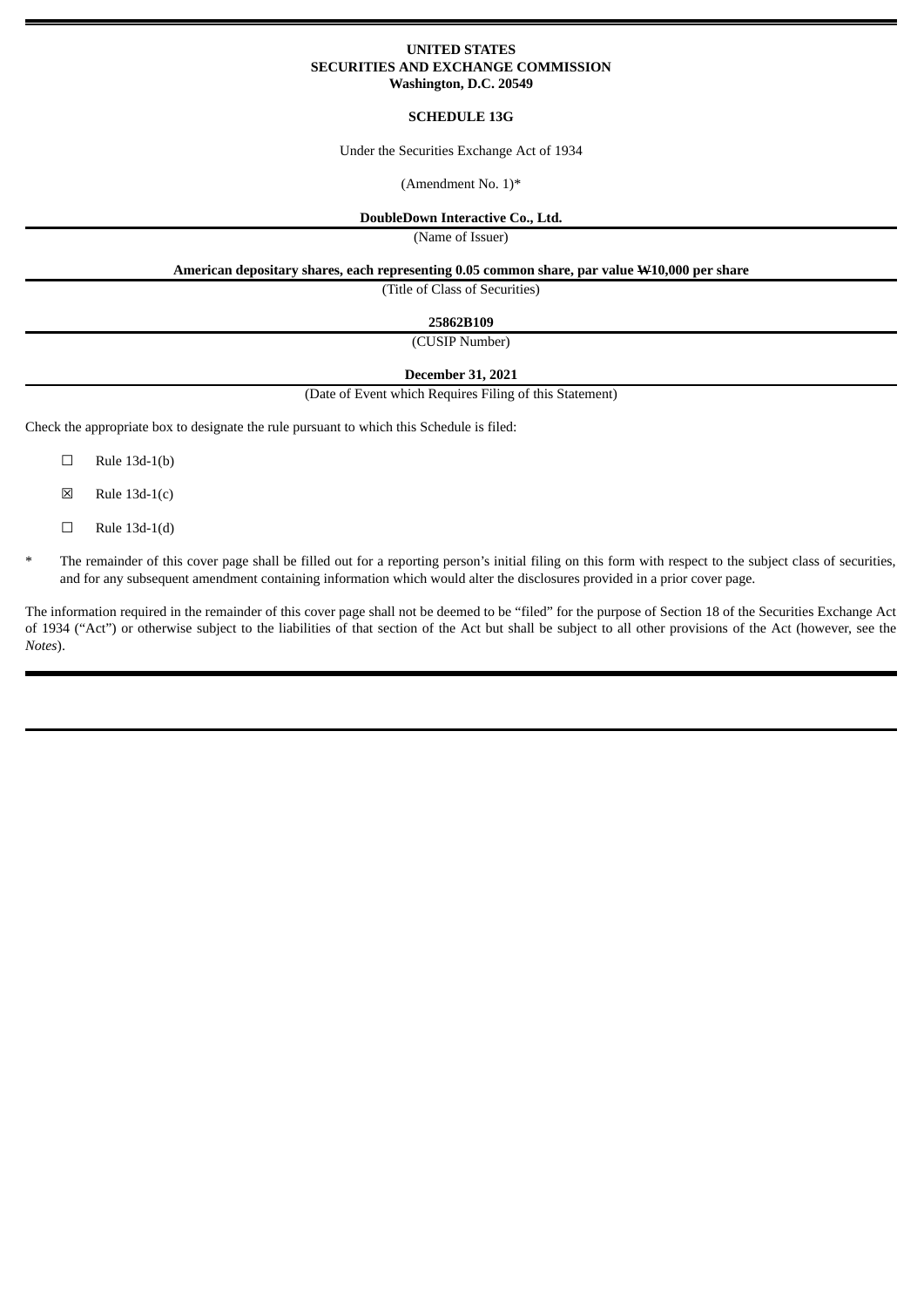# **SCHEDULE 13G**

|                                                | <b>CUSIP No.</b>                                                                             |    | 25862B109                                    |  |  |  |
|------------------------------------------------|----------------------------------------------------------------------------------------------|----|----------------------------------------------|--|--|--|
| 1                                              |                                                                                              |    | <b>Names of Reporting Persons</b>            |  |  |  |
|                                                | B. Riley Financial, Inc.                                                                     |    |                                              |  |  |  |
| $\overline{\mathbf{2}}$                        | Check the appropriate box if a member of a Group (see instructions)                          |    |                                              |  |  |  |
|                                                | (a)<br>(b)                                                                                   |    |                                              |  |  |  |
| $\overline{\mathbf{3}}$<br><b>SEC Use Only</b> |                                                                                              |    |                                              |  |  |  |
| 4                                              | <b>Citizenship or Place of Organization</b><br>DE                                            |    |                                              |  |  |  |
| Number of<br><b>Shares</b>                     |                                                                                              | 5. | <b>Sole Voting Power</b><br>0                |  |  |  |
|                                                | <b>Beneficially</b><br>Owned by<br>Each<br><b>Reporting</b>                                  |    | <b>Shared Voting Power</b><br>190,761.2      |  |  |  |
|                                                |                                                                                              |    | <b>Sole Dispositive Power</b><br>0           |  |  |  |
| <b>Person</b><br>With:                         |                                                                                              | 8  | <b>Shared Dispositive Power</b><br>190,761.2 |  |  |  |
| 9                                              | <b>Aggregate Amount Beneficially Owned by Each Reporting Person</b><br>190,761.2             |    |                                              |  |  |  |
| 10                                             | Check box if the aggregate amount in row (9) excludes certain shares (See Instructions)<br>□ |    |                                              |  |  |  |
| 11                                             | Percent of class represented by amount in row (9)<br>$7.7\%*$                                |    |                                              |  |  |  |
| 12                                             | <b>Type of Reporting Person (See Instructions)</b><br>CO                                     |    |                                              |  |  |  |

\* This percentage is based on 2,477,672 common shares outstanding following the issuer's initial public offering according to the issuer's prospectus as filed with the U.S. Securities and Exchange Commission on September 1, 2021.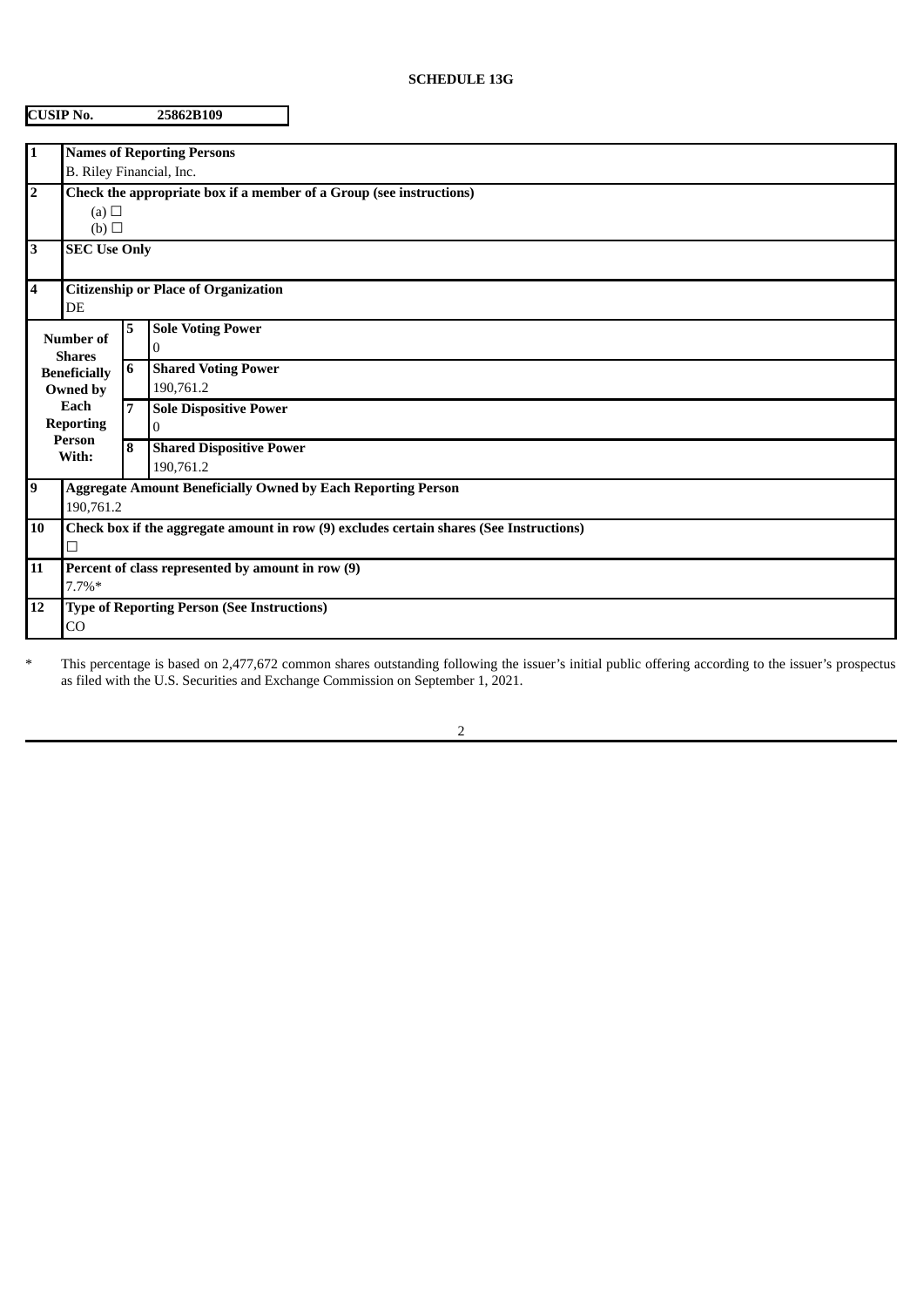| n.<br>. .<br>e |
|----------------|
|----------------|

**CUSIP No. 25862B109**

| $\overline{1}$ | <b>Names of Reporting Persons</b>                                                       |                                                                     |                                 |  |  |  |  |  |
|----------------|-----------------------------------------------------------------------------------------|---------------------------------------------------------------------|---------------------------------|--|--|--|--|--|
|                | B. Riley Securities, Inc.                                                               |                                                                     |                                 |  |  |  |  |  |
| $\overline{2}$ | Check the appropriate box if a member of a Group (see instructions)                     |                                                                     |                                 |  |  |  |  |  |
|                | (a)                                                                                     |                                                                     |                                 |  |  |  |  |  |
|                | (b)                                                                                     |                                                                     |                                 |  |  |  |  |  |
| $\overline{3}$ | <b>SEC Use Only</b>                                                                     |                                                                     |                                 |  |  |  |  |  |
| $\overline{4}$ | <b>Citizenship or Place of Organization</b><br>DE                                       |                                                                     |                                 |  |  |  |  |  |
|                |                                                                                         | 5.                                                                  | <b>Sole Voting Power</b>        |  |  |  |  |  |
|                | <b>Number of</b><br><b>Shares</b><br><b>Beneficially</b>                                |                                                                     | 0                               |  |  |  |  |  |
|                |                                                                                         |                                                                     | <b>Shared Voting Power</b>      |  |  |  |  |  |
|                | Owned by                                                                                |                                                                     | 685.1                           |  |  |  |  |  |
|                | Each                                                                                    | $\overline{7}$                                                      | <b>Sole Dispositive Power</b>   |  |  |  |  |  |
|                | <b>Reporting</b>                                                                        |                                                                     | 0                               |  |  |  |  |  |
|                | Person                                                                                  |                                                                     | <b>Shared Dispositive Power</b> |  |  |  |  |  |
| With:          |                                                                                         |                                                                     | 685.1                           |  |  |  |  |  |
| $\overline{9}$ |                                                                                         | <b>Aggregate Amount Beneficially Owned by Each Reporting Person</b> |                                 |  |  |  |  |  |
|                | 685.1                                                                                   |                                                                     |                                 |  |  |  |  |  |
| <b>10</b>      | Check box if the aggregate amount in row (9) excludes certain shares (See Instructions) |                                                                     |                                 |  |  |  |  |  |
|                |                                                                                         |                                                                     |                                 |  |  |  |  |  |
| 11             | Percent of class represented by amount in row (9)                                       |                                                                     |                                 |  |  |  |  |  |
|                | $0.03\%*$                                                                               |                                                                     |                                 |  |  |  |  |  |
| 12             | <b>Type of Reporting Person (See Instructions)</b>                                      |                                                                     |                                 |  |  |  |  |  |
| <b>BD</b>      |                                                                                         |                                                                     |                                 |  |  |  |  |  |

\* This percentage is based on 2,477,672 common shares outstanding following the issuer's initial public offering according to the issuer's prospectus as filed with the U.S. Securities and Exchange Commission on September 1, 2021.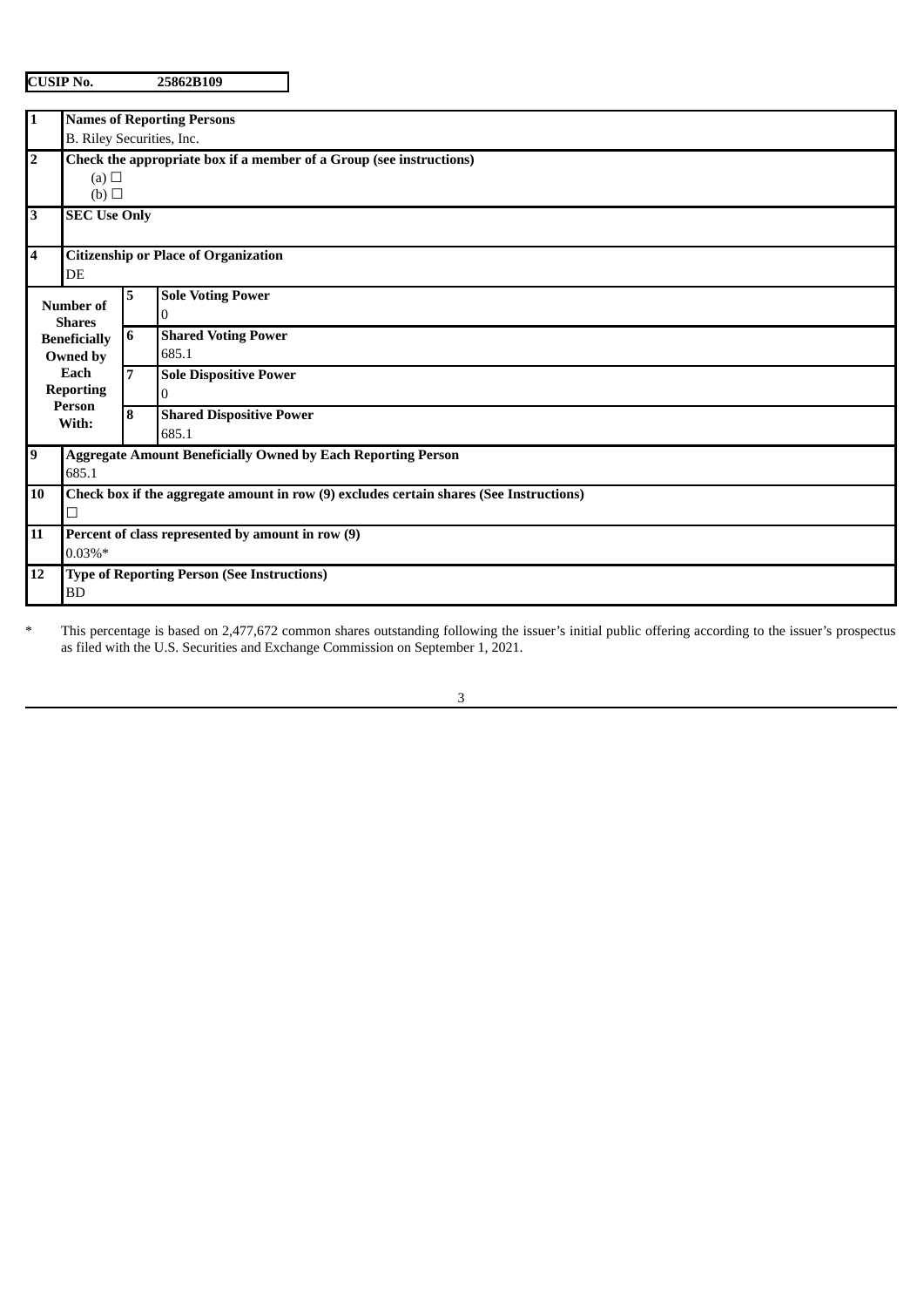**CUSIP No. 25862B109**

| 1                                                                                         | <b>Names of Reporting Persons</b>                                                            |                |                                              |  |  |  |  |
|-------------------------------------------------------------------------------------------|----------------------------------------------------------------------------------------------|----------------|----------------------------------------------|--|--|--|--|
|                                                                                           | <b>BRF</b> Investments, LLC                                                                  |                |                                              |  |  |  |  |
| $\mathbf 2$                                                                               | Check the appropriate box if a member of a Group (see instructions)                          |                |                                              |  |  |  |  |
|                                                                                           | (a) $\Box$                                                                                   |                |                                              |  |  |  |  |
|                                                                                           | (b)                                                                                          |                |                                              |  |  |  |  |
| 3<br><b>SEC Use Only</b>                                                                  |                                                                                              |                |                                              |  |  |  |  |
| 4                                                                                         | <b>Citizenship or Place of Organization</b><br>DE                                            |                |                                              |  |  |  |  |
| Number of<br><b>Shares</b><br><b>Beneficially</b><br>Owned by<br>Each<br><b>Reporting</b> |                                                                                              | 5              | <b>Sole Voting Power</b><br>0                |  |  |  |  |
|                                                                                           |                                                                                              | 6              | <b>Shared Voting Power</b><br>190,076.2      |  |  |  |  |
|                                                                                           |                                                                                              | $\overline{7}$ | <b>Sole Dispositive Power</b><br>0           |  |  |  |  |
|                                                                                           | Person<br>With:                                                                              |                | <b>Shared Dispositive Power</b><br>190,076.2 |  |  |  |  |
| 9                                                                                         | <b>Aggregate Amount Beneficially Owned by Each Reporting Person</b><br>190,076.2             |                |                                              |  |  |  |  |
| 10                                                                                        | Check box if the aggregate amount in row (9) excludes certain shares (See Instructions)<br>□ |                |                                              |  |  |  |  |
| 11                                                                                        | Percent of class represented by amount in row (9)<br>$7.7\%*$                                |                |                                              |  |  |  |  |
| 12                                                                                        | <b>Type of Reporting Person (See Instructions)</b><br>00                                     |                |                                              |  |  |  |  |

\* This percentage is based on 2,477,672 common shares outstanding following the issuer's initial public offering according to the issuer's prospectus as filed with the U.S. Securities and Exchange Commission on September 1, 2021.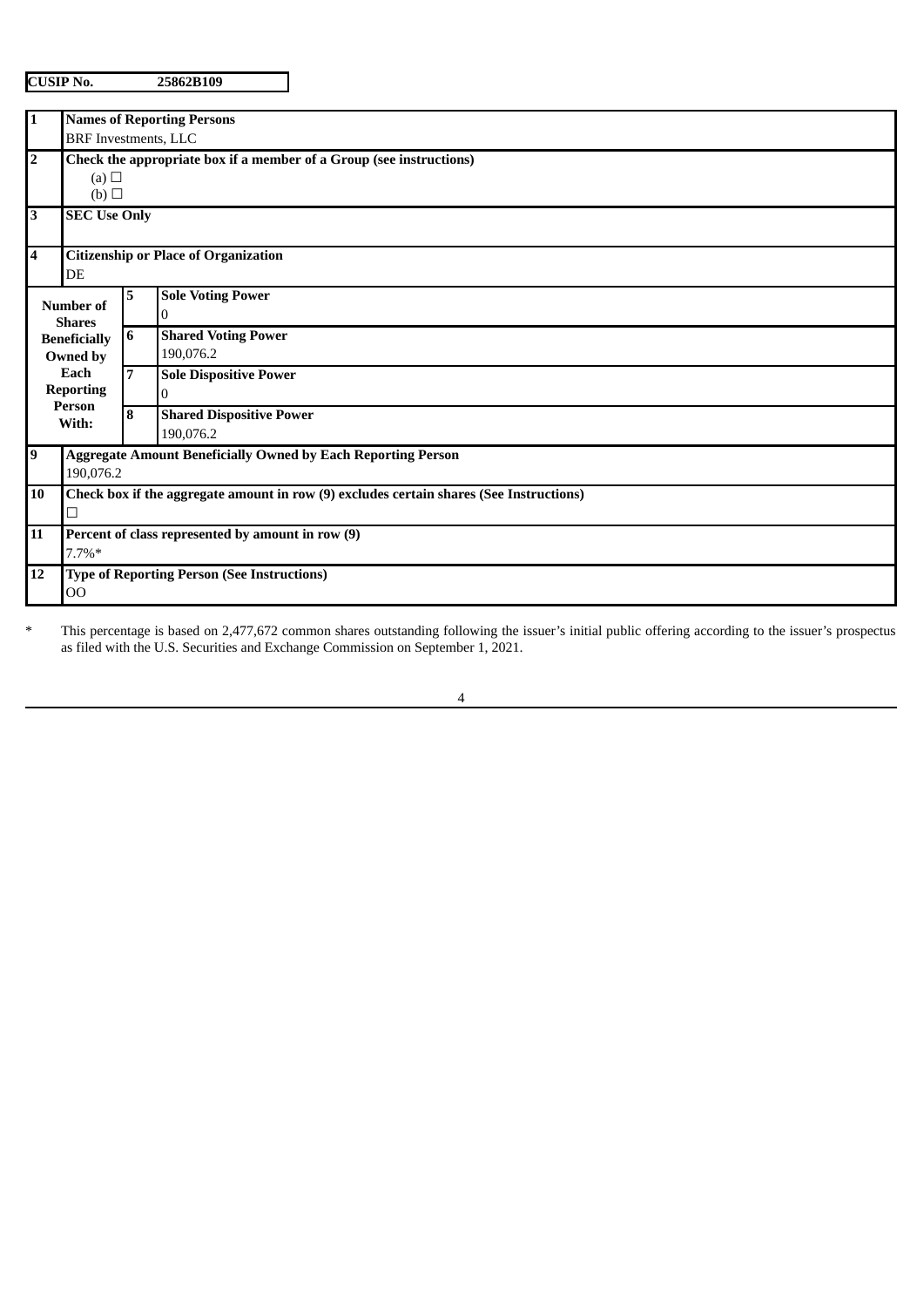**CUSIP No. 25862B109**

| 1                | <b>Names of Reporting Persons</b>                                                       |                                                    |                                                                     |  |  |  |  |
|------------------|-----------------------------------------------------------------------------------------|----------------------------------------------------|---------------------------------------------------------------------|--|--|--|--|
|                  | Bryant R. Riley                                                                         |                                                    |                                                                     |  |  |  |  |
| $\overline{2}$   | Check the appropriate box if a member of a Group (see instructions)                     |                                                    |                                                                     |  |  |  |  |
|                  | (a) $\Box$                                                                              |                                                    |                                                                     |  |  |  |  |
|                  | (b)<br><b>SEC Use Only</b>                                                              |                                                    |                                                                     |  |  |  |  |
| 3                |                                                                                         |                                                    |                                                                     |  |  |  |  |
| $\overline{4}$   |                                                                                         | <b>Citizenship or Place of Organization</b>        |                                                                     |  |  |  |  |
|                  | <b>United States of America</b>                                                         |                                                    |                                                                     |  |  |  |  |
|                  |                                                                                         | 5                                                  | <b>Sole Voting Power</b>                                            |  |  |  |  |
|                  | Number of<br><b>Shares</b>                                                              |                                                    | 14,627.2                                                            |  |  |  |  |
|                  | <b>Beneficially</b>                                                                     | 6                                                  | <b>Shared Voting Power</b>                                          |  |  |  |  |
|                  | Owned by                                                                                |                                                    | 190,761.2                                                           |  |  |  |  |
|                  | Each                                                                                    | $\overline{7}$                                     | <b>Sole Dispositive Power</b>                                       |  |  |  |  |
|                  | <b>Reporting</b><br>Person                                                              |                                                    | 14,627.2                                                            |  |  |  |  |
|                  | With:                                                                                   | 8                                                  | <b>Shared Dispositive Power</b>                                     |  |  |  |  |
|                  |                                                                                         |                                                    | 190,761.2                                                           |  |  |  |  |
| $\boldsymbol{9}$ |                                                                                         |                                                    | <b>Aggregate Amount Beneficially Owned by Each Reporting Person</b> |  |  |  |  |
|                  | 205,388.4                                                                               |                                                    |                                                                     |  |  |  |  |
| 10               | Check box if the aggregate amount in row (9) excludes certain shares (See Instructions) |                                                    |                                                                     |  |  |  |  |
|                  |                                                                                         |                                                    |                                                                     |  |  |  |  |
| 11               | Percent of class represented by amount in row (9)                                       |                                                    |                                                                     |  |  |  |  |
|                  | 8.3%*                                                                                   |                                                    |                                                                     |  |  |  |  |
| 12               |                                                                                         | <b>Type of Reporting Person (See Instructions)</b> |                                                                     |  |  |  |  |
|                  | IN                                                                                      |                                                    |                                                                     |  |  |  |  |

\* This percentage is based on 2,477,672 common shares outstanding following the issuer's initial public offering according to the issuer's prospectus as filed with the U.S. Securities and Exchange Commission on September 1, 2021.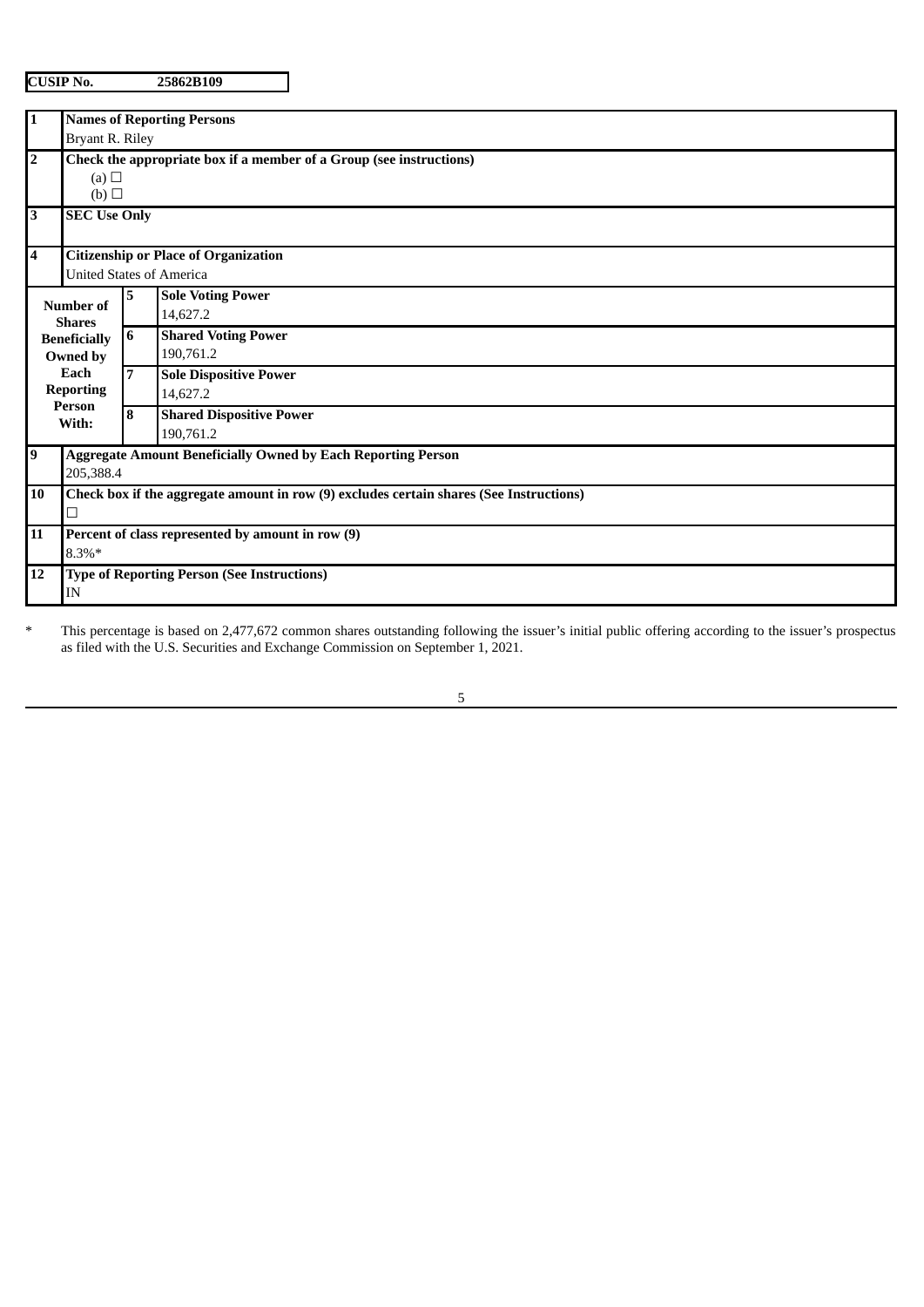### **Item 1.**

- **(a) Name of Issuer:** DoubleDown Interactive Co., Ltd.
- **(b) Address of Issuer's Principal Executive Offices:** 13F, Gangnam Finance Center, 152, Teheran-ro Gangnam-gu, Seoul, 06236, Republic of Korea

#### **Item 2(a). Name of Persons Filing:**

B. Riley Financial, Inc., a Delaware corporation ("BRF"), B. Riley Securities, Inc., a Delaware corporation ("BRS"), BRF Investments, LLC, a Delaware limited liability company ("BRFI"), and Bryant R. Riley, an individual. Each of the foregoing is referred to as a "Reporting Person" and collectively as the "Reporting Persons."

### **Item 2(b). Address of Principal Business Office or, if None, Residence:**

The principal business address of each of BRF, BRS, BRFI and Bryant R. Riley is: 11100 Santa Monica Blvd. Suite 800 Los Angeles, CA 90025

# **Item 2(c). Citizenship:**

BRF, BRS and BRFI are organized under the laws of the State of Delaware. Bryant R. Riley is a citizen of the United States of America.

# **Item 2(d).Title of Class of Securities:**

American depositary shares ("ADS"), each representing 0.05 common share ("Common Shares"), par value W10,000 per share.

### **Item 2(e). CUSIP Number:**

25862B109

# Item 3. If this statement is filed pursuant to §§ 240.13d-1(b) or 240.13d-2(b) or (c), check whether the person filing is a:

☒ Not applicable

- (a)  $\Box$  Broker or dealer registered under Section 15 of the Act;
- (b)  $\Box$  Bank as defined in Section 3(a)(6) of the Act;
- (c)  $\Box$  Insurance company as defined in Section 3(a)(19) of the Act;
- (d)  $\Box$  Investment company registered under Section 8 of the Investment Company Act of 1940;
- (e)  $\Box$  An investment adviser in accordance with Rule 13d-1(b)(1)(ii)(E);
- (f)  $\Box$  An employee benefit plan or endowment fund in accordance with Rule 13d-1(b)(1)(ii)(F);
- (g)  $\Box$  A parent holding company or control person in accordance with Rule 13d-1(b)(1)(ii)(G);
- (h)  $\Box$  A savings associations as defined in Section 3(b) of the Federal Deposit Insurance Act (12 U.S.C. 1813);
- (i)  $\Box$  A church plan that is excluded from the definition of an investment company under section 3(c)(14) of the Investment Company Act of 1940;
- (j)  $\Box$  A non-U.S. institution in accordance with Rule 240.13d-1(b)(1)(ii)(J);
- (k)  $\Box$  Group, in accordance with Rule 240.13d-1(b)(1)(ii)(K). If filing as a non-U.S. institution in accordance with Rule 240.13d-1(b)(1)(ii) (J), please specify the type of institution: \_\_\_\_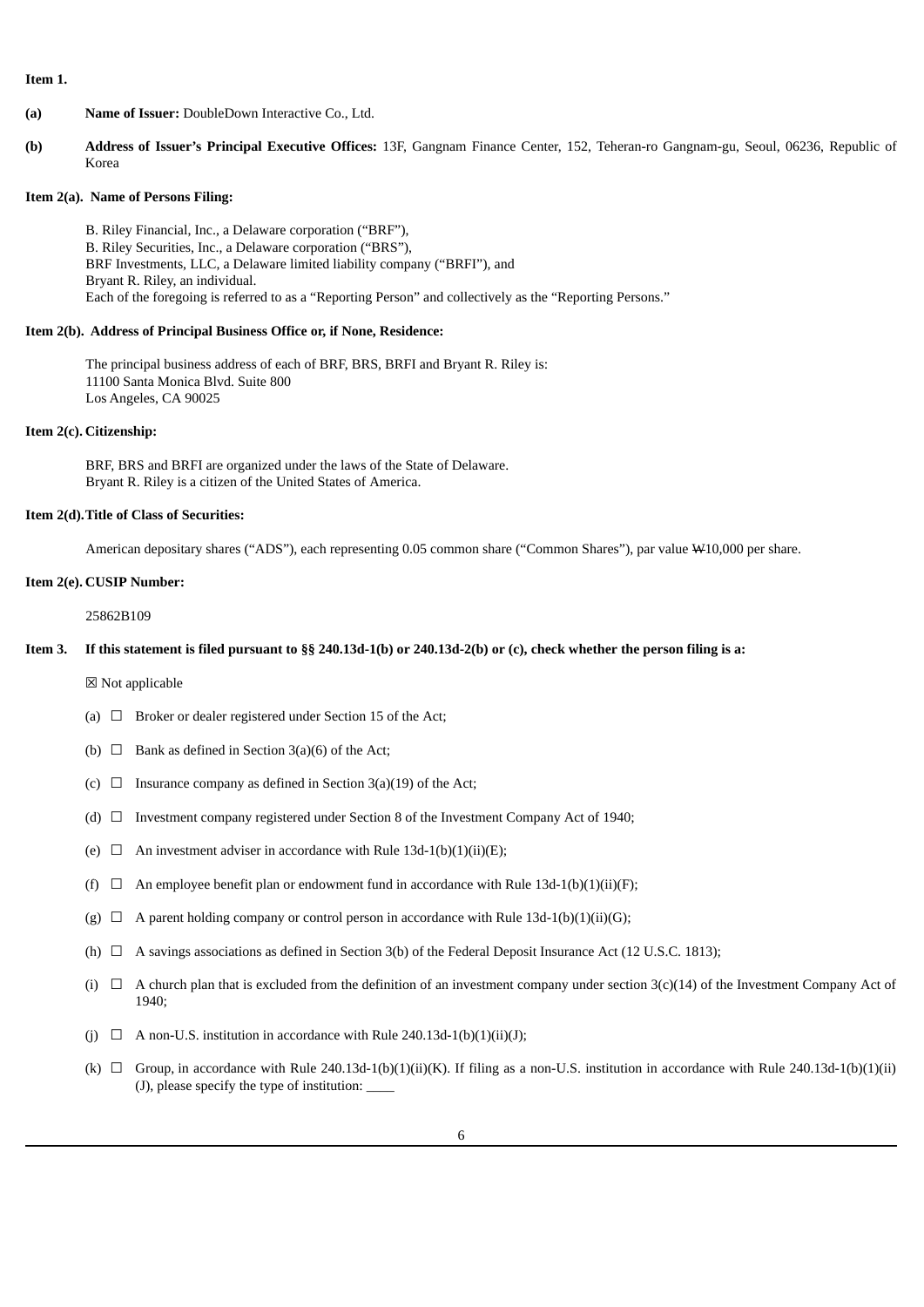### **Item 4. Ownership**

#### **(a) Amount Beneficially Owned:**

As of the date hereof, BRS directly owned 13,701 ADS, which represent 685.1 Common Shares. As of the date hereof, BRF may beneficially own 13,701 ADS, which represent 685.1 Common Shares, which are held directly by BRS, one of BRF's indirect wholly owned subsidiaries.

As of the date hereof, BRFI directly owned 3,801,523 ADS, which represent 190,076.2 Common Shares. As of the date hereof, BRF may beneficially own 3,801,523 ADS, which represent 190,076.2 Common Shares, which are held directly by BRFI, one of BRF's indirect wholly owned subsidiaries.

As of the date hereof, Bryant R. Riley may beneficially own 4,107,768 ADS, which represent 205,388.4 Common Shares, of which (a) 271,256 ADS, which represent 13,562.8 Common Shares, are held jointly by Bryant R. Riley and his spouse, (b) 20,000 ADS, which represent 1,000 Common Shares, are held as sole trustee of the Robert Antin Children Irrevocable Trust Dtd. 1/1/01 (the "Robert Antin Children Trust"), (c) 322 ADS, which represent 16.1 Common Shares, are held as sole custodian for the benefit of Abigail Riley, (d) 322 ADS, which represent 16.1 Common Shares, are held as sole custodian for the benefit of Charlie Riley, (e) 322 ADS, which represent 16.1 Common Shares, are held as sole custodian for the benefit of Eloise Riley, (f) 322 ADS, which represent 16.1 Common Shares, are held as sole custodian for the benefit of Susan Riley, and (g) 3,815,224 ADS, which represent 190,761.2 Common Shares, are held directly by BRS and BRFI in the manner specified in the paragraph above.

The foregoing should not be construed as an admission by any Reporting Person as to beneficial ownership of any Common Shares owned by another Reporting Person. Each of the Reporting Persons disclaims beneficial ownership of the Common Shares that are not directly owned by such Reporting Person, except to the extent of their pecuniary interest therein.

#### **(b) Percent of Class:**

As of the date hereof, BRS directly owned 0.03% of the outstanding Common Shares. As of the date hereof, BRFI directly owned 7.7% of the outstanding Common Shares.

As of the date hereof, BRF as the parent company of BRS and BRFI may be deemed to have beneficially owned 7.7% of the outstanding Common Shares directly owned by BRS and BRFI.

As of the date hereof, Bryant R. Riley may beneficially own 8.3% of the outstanding Common Shares, including the Common Shares held directly by BRS and BRFI in the manner specified in the paragraph above.

These percentages are based on a total of 2,477,672 Common Shares outstanding as of August 30, 2021, as disclosed in the Issuer's prospectus as filed with the Securities and Exchange Commission on September 1, 2021.

The foregoing should not be construed as an admission by any Reporting Person as to beneficial ownership of any Common Shares owned by another Reporting Person. Each of the Reporting Persons disclaims beneficial ownership of the Common Shares that are not directly owned by such Reporting Person, except to the extent of their pecuniary interest therein.

#### **(c) Number of shares as to which such person has:**

- **(i) Sole power to vote or to direct the vote:** See cover page Items 5-9.
- **(ii) Shared power to vote or to direct the vote:** See cover page Items 5-9.
- **(iii) Sole power to dispose or to direct the disposition of:** See cover page Items 5-9.
- **(iv) Shared power to dispose or to direct the disposition of:** See cover page Items 5-9.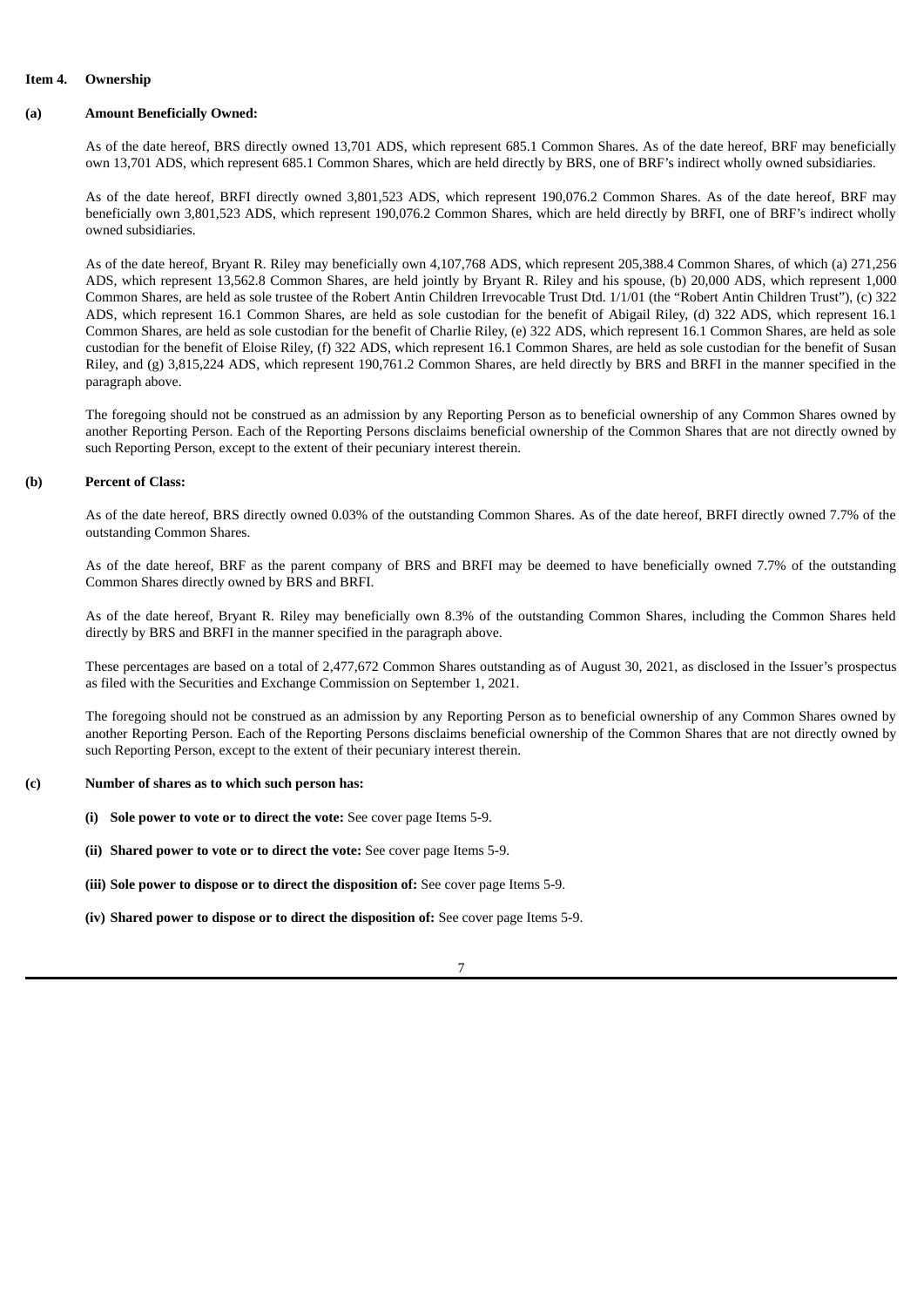# **Item 5. Ownership of Five Percent or Less of a Class.**

If this statement is being filed to report the fact that as of the date hereof the reporting person has ceased to be the beneficial owner of more than five percent of the class of securities, check the following  $\Box$ .

- **Item 6. Ownership of more than Five Percent on Behalf of Another Person.** Not Applicable.
- Item 7. Identification and classification of the subsidiary which acquired the security being reported on by the parent holding company or **control person.** Not Applicable.
- **Item 8. Identification and classification of members of the group.** Not Applicable.
- **Item 9. Notice of Dissolution of Group.** Not Applicable.
- **Item 10. Certifications.**

By signing below each of the undersigned certifies that, to the best of its knowledge and belief, the securities referred to above were not acquired and are not held for the purpose of or with the effect of changing or influencing the control of the issuer of the securities and were not acquired and are not held in connection with or as a participant in any transaction having that purpose or effect.